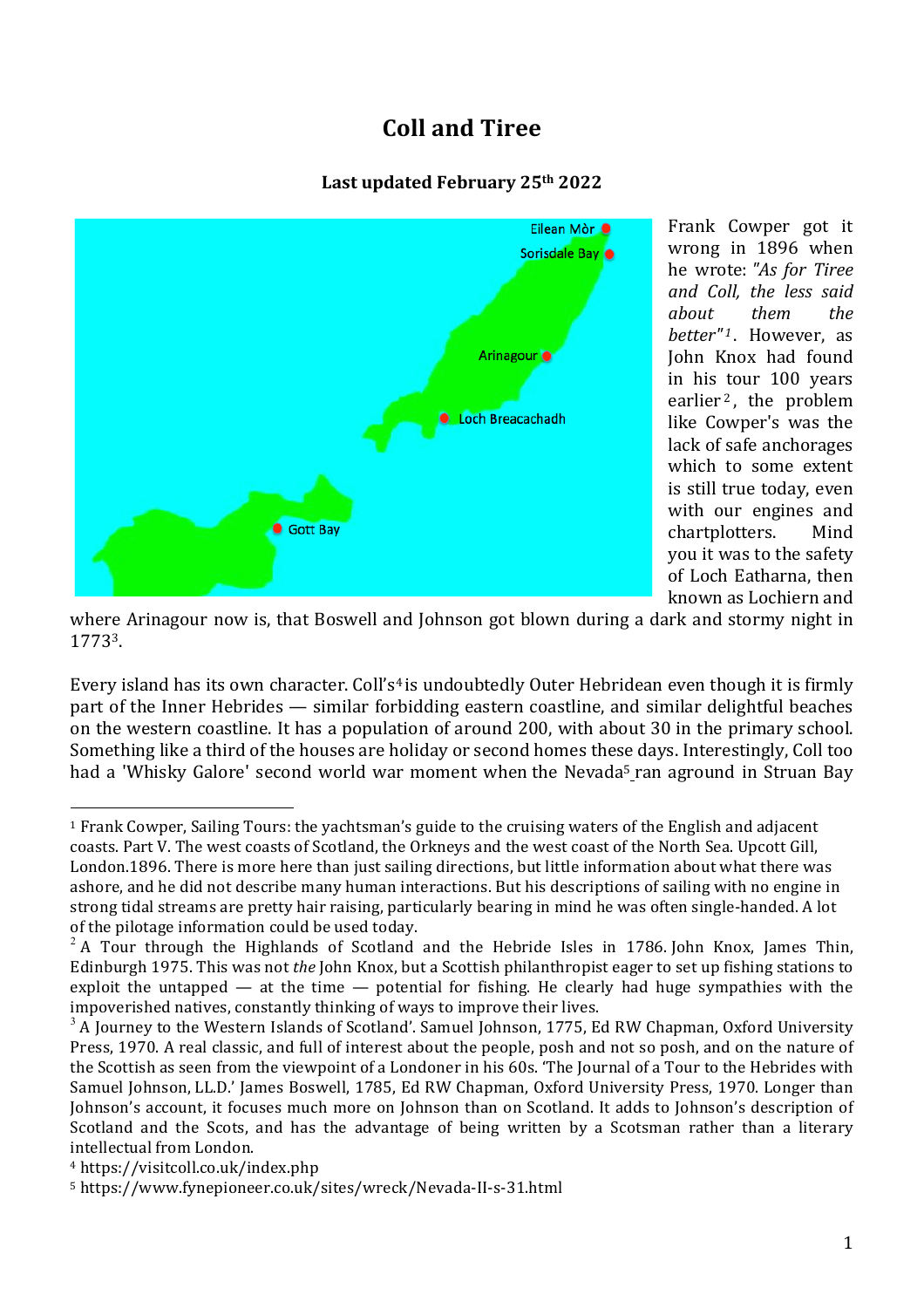northeast of Rubha Mòr — quite an easy walk from the Sorisdale anchorage — and deposited thousands of cigarettes for the islanders to squirrel away. In 2013 the island was awarded Dark-Sky status, although you would have to be sailing here early or late in the season to appreciate it.

Coll is probably best known outside Scotland as the home of Project Trust<sup>6</sup> which sends young people in their gap year between school and university all over the word. And inside Scotland as tan earlier home of Mairi Hedderwick<sup>7</sup> who wrote the lovely Katie Morag children's stories. She also wrote a rather nice account of how most of Coll was once owned by a family who latterly farmed it and eventually by 1991 had sold most of their estate to the islanders, the RSPB and incomers<sup>8</sup>.

Tiree9, the final inhabited Hebridean island I got round to sailing to, is completely different to Coll, or anywhere else. It reminds me of Connemara — flat with occasional mountains poking up in the distance, although unlike Ireland the mountains here are on different land-masses (Jura, Mull, Rum and Skye). Tiree is so flat and low that global warming and a slight rise in sea level could do for it; imagine the chart in a hundred years, no Tiree just a couple of rocks — Sgeir Hough and Sgeir Hynish.

The island is not much visited by boaties, I guess because there is no all-weather anchorage, indeed there are only three anchorages of any sort in the Sailing Directions and the main one — Gott Bay  $-$  is exposed to the south and east, and not all that attractive. However, take a windsurfer, Tiree is famous for wind and waves (and sunshine). Strangely, given about 800 people live on Tiree, there seems to be remarkably little in the way of good cafés or pubs within easy reach of the anchorages. The two hotels do not seem as welcoming the Coll Hotel. Maybe nothing changes because even back in 1695 Martin Martin complained that *"The ale that I had in the inn being too weak, I told my host of it, who promised to make it better"*. <sup>10</sup> He didn't. The Ceabhar Restaurant at Sandaig<sup>11</sup> is too far away from an anchorage although it certainly looks attractive from its website.

Finally, an unlikely difference between the two islands, this time from Daniel Defoe in 1761: *"The inhabitants are Protestants. They have a notion here, that Tyre-ty breeds more women than men, and Coll more men than women; so that they may people each other without the assistance of their neighbours"12*

<sup>6</sup> https://projecttrust.org.uk/product/project-trust-50th-anniversary-polo-regular/

<sup>7</sup> https://en.wikipedia.org/wiki/Mairi\_Hedderwick

<sup>8</sup> The Last Laird of Coll. Birlinn, 2011,

<sup>9</sup> https://www.isleoftiree.com/

<sup>10</sup> A Description of the Western Isles of Scotland called Hybrides. Sir Donald Monro High Dean of the Isles, Birlinn, Edinburgh, 1994. The first description, albeit brief and in places difficult to follow, of 209 islands in the 16th century (the original Haswell-Smith perhaps.

<sup>11</sup> https://ceabhar-restaurant-and-bun-dubh-brewery.business.site/

<sup>12</sup> From the 1761 edition of 'A Tour thro' that part of Britain called Scotland', originally by Daniel Defoe, later editions and additions by Samuel Richardson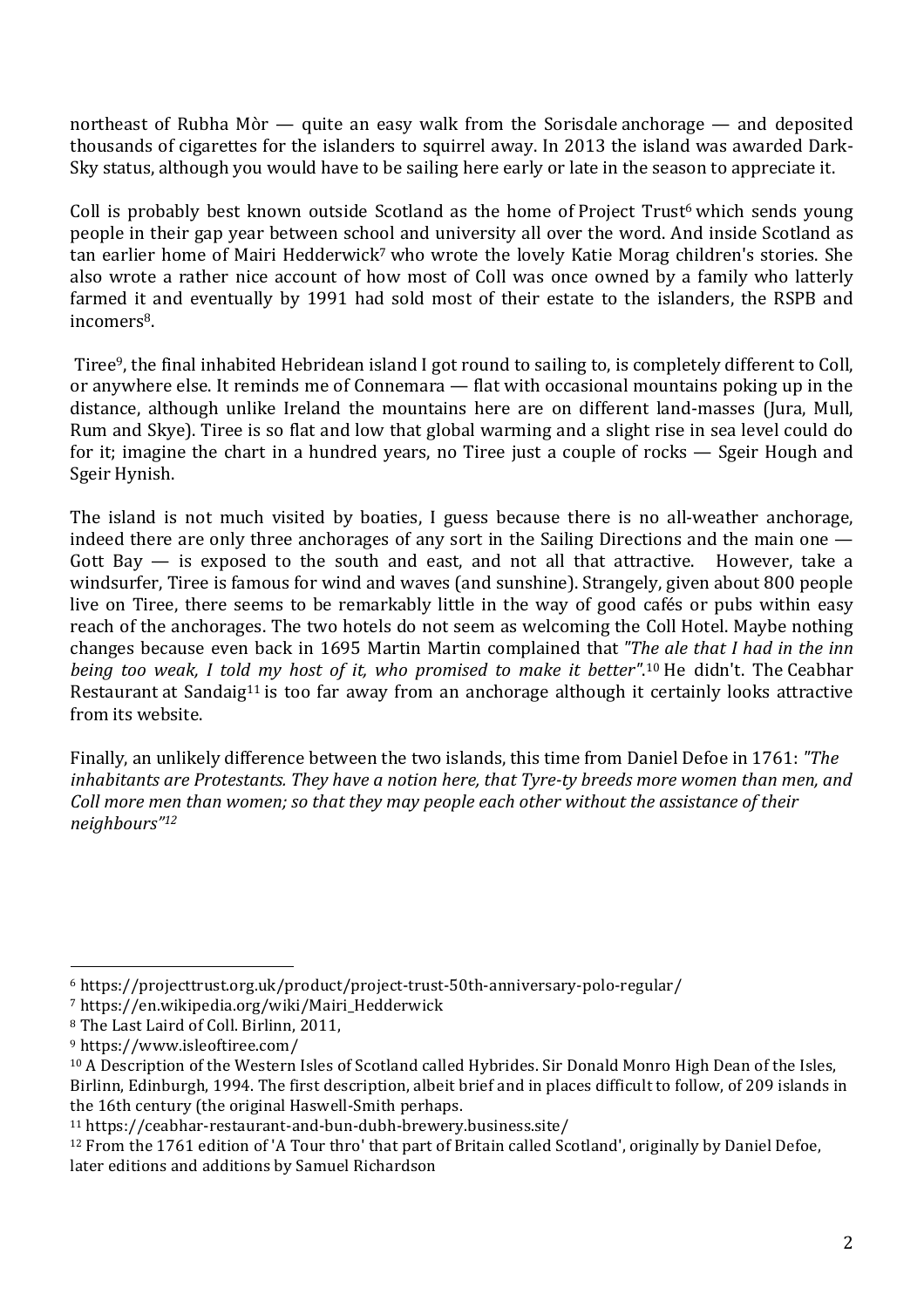# **Arinagour**

The visitors' moorings are too far out, too spread out, and anyway are no longer free, maybe because CalMac owns them. I reckon it is better to anchor near what is called the middle pier if it is not too shallow. Over the years, the three piers were built increasingly far away from the village, of course with increasing utility too but also with decreasing charm. The old pier in the 19th century, then in the 1960s the middle pier, and finally the 1987 new pier. This last is much in evidence in the Katie Morag stories written and illustrated by ex-local resident Mairi Hedderwick<sup>13</sup>, and much loved by Scottish children who no doubt will all look out for Grannie Island driving her tractor and Grannie Mainland arriving on the CalMac ferry. The village was founded in the early 19th century by Alexander Maclean of Coll, so explaining the row of very similar — and charming to modern eyes — cottages along the main street. In recent years quite a few new houses have been built to accommodate a population which is now increasing.

The attractions in Arinagour include the shop for modest supplies, and the child and yacht extremely friendly Coll Hotel<sup>14</sup> for a shower, laundry which they will do for you, bar and excellent food (ph 01879 230 34). It is not cheap but then it would be a lot more expensive in London to eat lobster and scallops, and they would not be as fresh as they are here. Sit outside in the garden in good weather, and let the kids run free. Three generations of the Oliphant family have owned and cherished this hotel since 1984 — and it certainly shows.

There is a good café in the main street but not open every day; a rather nice general store and post office with of course the Katie Morag books and various crafts; a small play-park (now sadly closed as unsafe, but maybe soon or already back in action); and a craft shop/gallery. Don't miss the Parish Church on the hill which although a not very inspiring early 20th century Gothic confection has a fabulous wooden roof described in 'Pevsner' as *"This triumph of joinery is a wholly unexpected delight"15* (sadly it is a bit spoiled by the electric lights strung from it — please Minister get rid of them, although in 2017 there was no Minister and may still not be).

There is a golf course at Cliad, but that is over two miles from the anchorage.

This is another of those anchorages with moorings, like Canna and Craighouse, which attract a lot of boats in the late afternoon, but most are gone in the morning, without anyone bothering to go ashore. Very strange, they miss a lot. However, the new Community Centre  $-$  An Cridhe<sup>16</sup>  $-$  has been up and running since 2012 and has 24-hour showers, toilets and laundry facilities so there should be more incentive for boaties to step ashore. It is a lovely airy and clean building with amazing facilities — a gym, stage with lighting, sports hall/exhibition space, meeting room, small library, IT facilities, and DIY teas and coffees. The wood carving around the reception desk was designed by — who else? — Mairi Hedderwick.

<sup>13</sup> https://en.wikipedia.org/wiki/Mairi\_Hedderwick

<sup>14</sup> https://collhotel.com/

<sup>15</sup> 'Pevsner' is my generic term for all those wonderfully detailed books about the buildings of England, Scotland, Ireland and Wales which were started by Nikolaus Pevsner, the architectural historian, and written between 1951 and 1974. The two volumes you need are Argyll and Bute by Frank Arneil Walker, Penguin Books 1992, and Highlands and Islands by John Gifford, Yale University press, 2003. <sup>16</sup> https://ancridhe.com/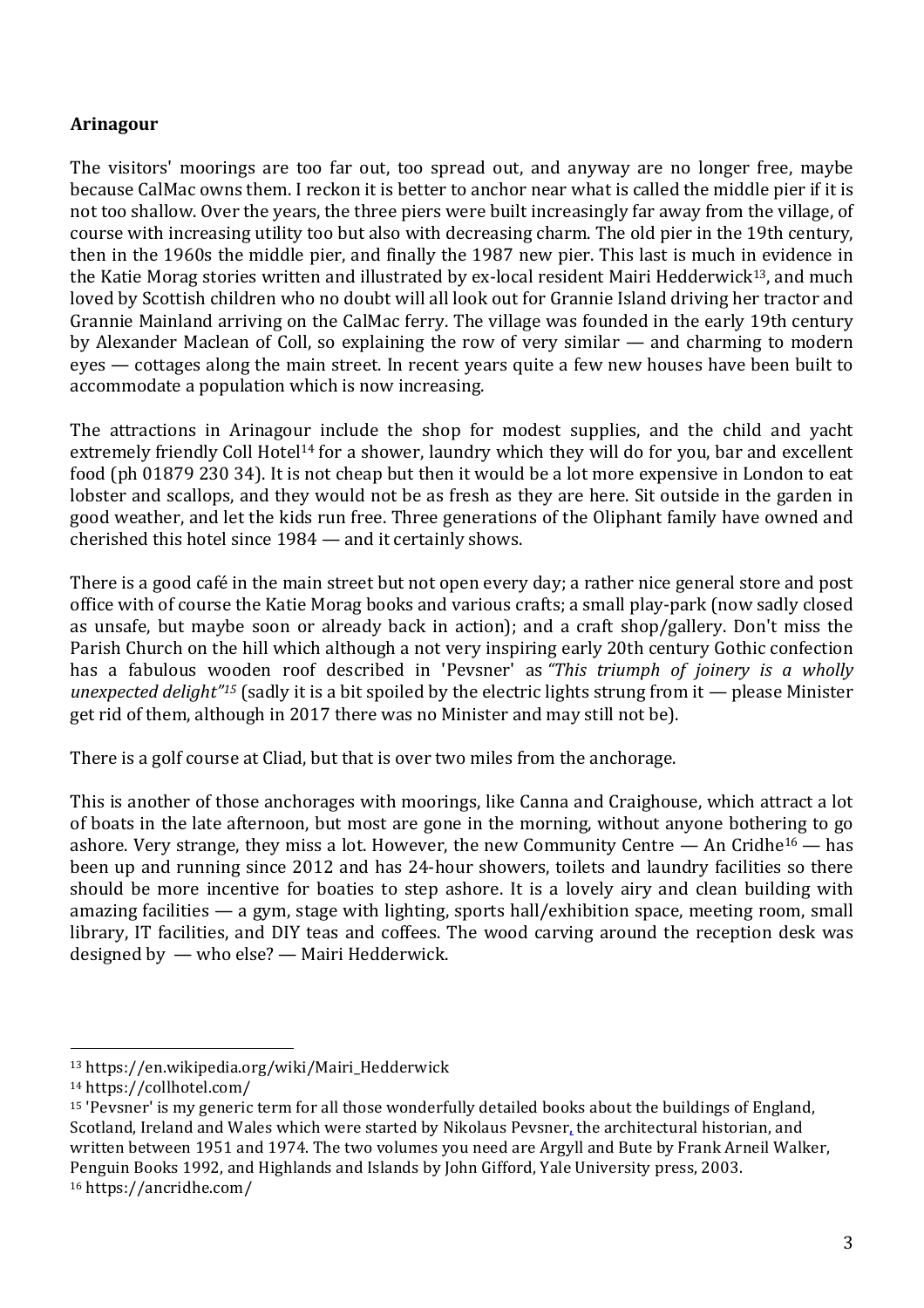## **Eilean Mòr (the Cairns of Coll)**

I have not anchored amongst this group of small islands and skerries off the north tip of Coll. Although they have been a navigational hazard for centuries (*"remarkable for their fatality to seafaring men*" wrote Martin Martin in 1695)<sup>17</sup>, they sound idyllic. So idyllic that they were bought by Alexander McCall Smith18, the well-known and extraordinarily prolific Scottish author, in 2013. He intends to leave them in trust to the nation after his death, a generous and rather different attitude to some others who have bought Scottish islands recently and attempted to keep people off them — Shuna in Loch Linnhe, and Sanda, come to mind. He has been quoted in The Scotsman as saying "I do not own these islands as I own my clothes, I am the person to whom the legal system of Scotland has given custody of this sacred spot, and that is something quite different. I want them kept in perpetuity as a sanctuary for wildlife — for birds and seals and all the other creatures to *which they are home".19* Good on you I say.

# **Gott Bay**

Large roll-on roll-off ferry piers are not an attractive feature in any anchorage, particularly in Gott Bay where the pier so dominates the flat landscape. But if you have bothered to sail here it is worth getting off the boat, at least for a bit of a wander to admire the meadows full of wild flowers in the summer, corncrakes squeaking away. This is fertile farming land. Some visitor moorings appeared in 2017, if you don't want to anchor.

Scarinish, the main village, is a 15-minute walk, and has an excellent Co-op and even a butcher (but how long will he survive if even Mull can't support a butcher?). It was developed by the Duke of Argyll as a fishing village in the 18th century. You will find the Scarinish Hotel<sup>20</sup> by the small and quite scenic old harbour. I have not been inside but it does not look very promising from the outside, more promising on their website (ph 01879 220308). However needs maybe must as the only other hotel, and bar, is about 30 minutes walk around the bay (the Tiree Lodge Hotel<sup>21</sup>). It did seem run-down, there was no real ale, and the barmaid was unfailingly glum but that was back in 2011 (ph 01879 220329). In 2013 it was under new management so things may be looking up, so go and see for yourself. It is odd that there are no other bars, cafés or restaurants within easy reach of the anchorages on such a well-populated and seemingly reasonably prosperous island. You will find a couple of medieval chapels and a burial ground to explore behind the hotel.

If you have a morning to spare and could do with a longish walk there is a good circuit to take in the Ringing Stone (a large rock covered with cup marks on the northwest shore which when hit with a stone sounds hollow) and the  $2^{nd}$ -century Broch at Vaul<sup>22</sup> which is in better condition than Tirefour on Lismore, but still only a few stone courses high. On the way, you will find the ninehole golf course where, because it is essentially open meadow-land, the greens are enclosed so the

<sup>20</sup> https://www.tireescarinishhotel.com/

 $17$  A Description of the Western Isles of Scotland circa 1695. Martin Martin, Birlinn, Edinburgh, 1994 is really the first good account of the Hebrides, and other islands. Written by a local ('a gentleman of Skye') in his 30s, who clearly travelled round all the places he wrote about, describing everything from the people, their religion, what they ate, farming, anchorages and lots more.

<sup>18</sup> https://en.wikipedia.org/wiki/Alexander\_McCall\_Smith

<sup>19</sup> https://www.scotsman.com/news/mccall-smith-vows-give-cairns-coll-back-1531108

<sup>21</sup> https://www.facebook.com/tireeluggers/

<sup>22</sup> https://canmore.org.uk/site/21524/tiree-dun-mor-vaul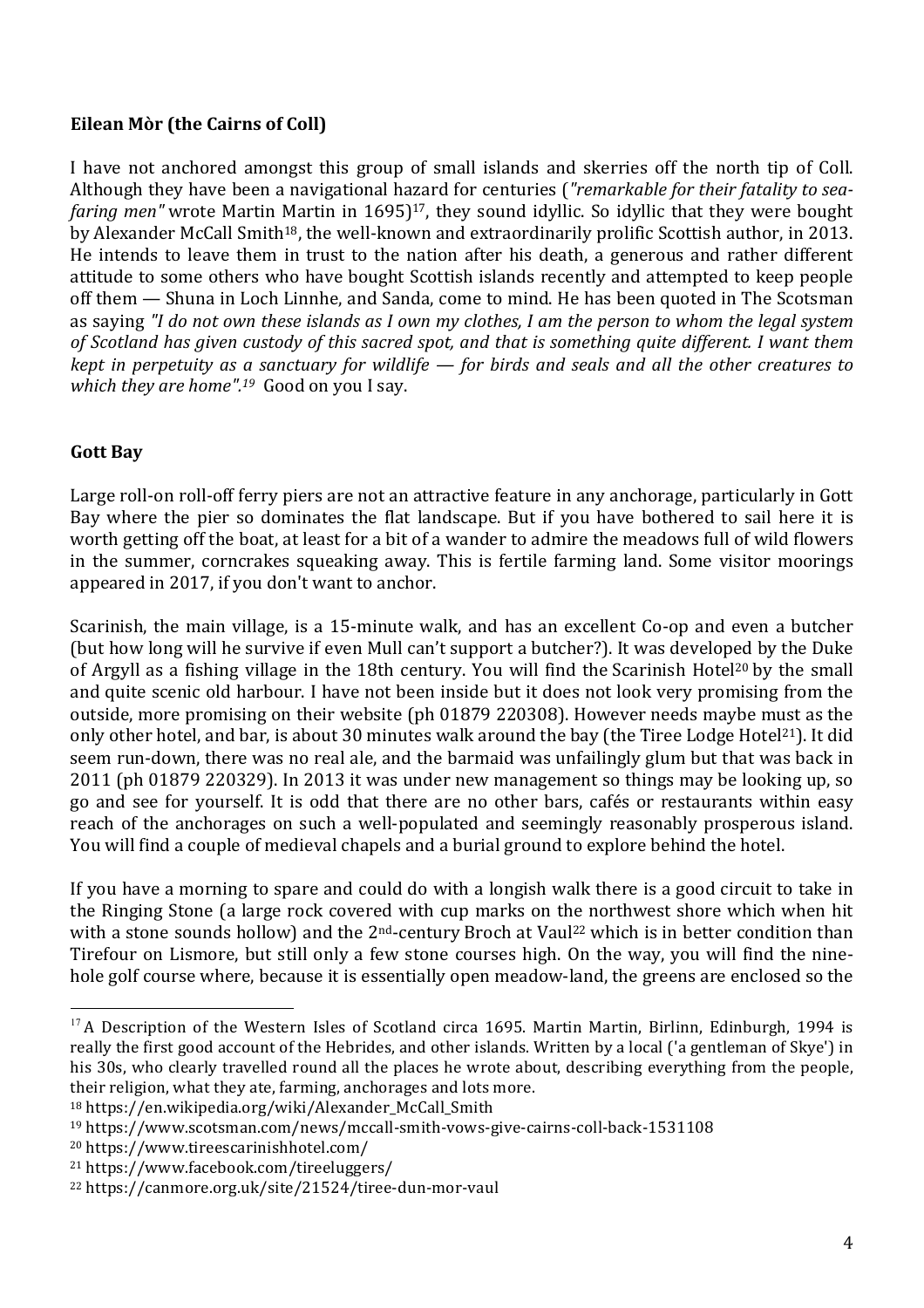animals can't get in to ruin them (apparently you have to chip the ball over the fences to reach the holes). There are fabulous beaches and the open farmland is most attractive. It is also good to see the sympathetic way many of the old cottages have been restored, so much nicer than the modern houses (but I suppose darker inside without all those picture windows with views, and less convenient to live in). And unlike many of the other islands, the houses have been painted white, much more cheery than the ubiquitous grey.

## **Loch Breacachadh (or Breachacha)**

Another anchorage for when the wind is in the north, and very pleasant it is too although it is a bit of a row to get ashore, obviously less at low tide but then it would be a long walk carrying the dinghy. However, it is worth it to examine the three large stone buildings which is just about all there is, other than the fine beach and the birds. No trees either. Pretty bleak when the sun isn't shining, fabulous when it is.

First the old castle<sup>23</sup>, once a ruin but restored in the late 20th century and privately owned by Nicholas and Lavinia Maclean-Bristol (founders of Project Trust<sup>24</sup>). Indeed, the owners regard the small patch of grass between their fence and the foreshore as part of their 'garden' so don't settle down there amongst the sheep poo and spent cartridges. It is a strange looking castle, essentially a tower house with something of a curtain wall, all covered in very dull, but perhaps authentic, grey harling. Apparently there were originally no fireplaces, so it must have been hellish cold in winter. It was built by the MacLeans of Coll in the 15th century, altered in the late 16th and 17th centuries, but then abandoned in the 18th century when the MacLeans upgraded to an even stranger looking concoction next door, the new castle. Part of the strangeness of the old castle is that one is not used to seeing castles on Scottish beaches, they look better on rocky outcrops where they can be more easily defended. Indeed 'Pevsner' likens it to *'a heavily iced cake planted on the machair at the head of Loch Breacachadh'*!25

New Breacachadh Castle, just up the hill, is an 18th century mansion with wings which was then made ridiculous in the 19th century by the addition of a fourth floor with crenellated parapets and round corner turrets. Indeed Dr Johnson dismissed it in 1773 as *'a tradesman's box'*!26 It had been falling to bits but in 2016 it was up for sale at  $E$ 450 000, and now — astonishingly — it appears to be a hotel<sup>27</sup>. It was hard not to wish the whole lot couldn't just be taken apart and the stone used for something far nicer, but you never know it may turn out fine as a hotel. Fine like, for example, by far the most attractive of the three buildings, the late 18th century farm steading<sup>28</sup>, a delightful collection of buildings now being restored by I believe a group of five co-owners. A charming addition and complement to the landscape, not a foolish erection like the new castle.

<sup>23</sup> https://canmore.org.uk/site/21576/coll-breachacha-castle

<sup>24</sup> https://projecttrust.org.uk/product/project-trust-50th-anniversary-polo-regular/

<sup>25</sup> Peysner ibid.

<sup>26</sup> A Journey to the Western Islands of Scotland'. Samuel Johnson, 1775, Ed RW Chapman, Oxford University Press, 1970. a real classic, and full of interest about the people, posh and not so posh, and on the nature of the Scottish as seen from the view of a Londoner in his 60s.

<sup>27</sup> https://breachachacastle.com/

<sup>28</sup> https://britishlistedbuildings.co.uk/200399918-breachacha-steading-and-farmhouse-coll#.YerdzFjP31I